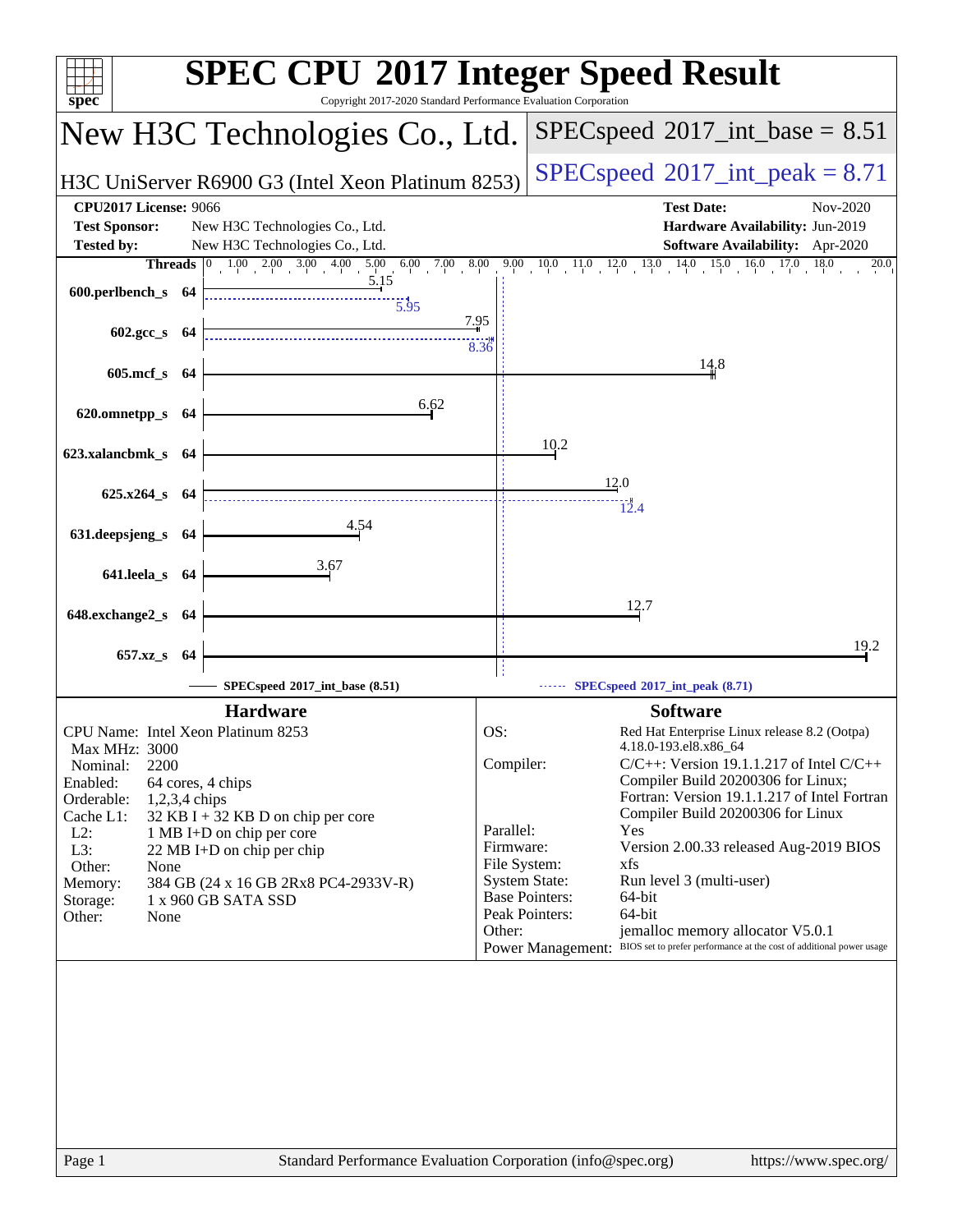

Copyright 2017-2020 Standard Performance Evaluation Corporation

## New H3C Technologies Co., Ltd.

H3C UniServer R6900 G3 (Intel Xeon Platinum 8253) [SPECspeed](http://www.spec.org/auto/cpu2017/Docs/result-fields.html#SPECspeed2017intpeak)<sup>®</sup>[2017\\_int\\_peak = 8](http://www.spec.org/auto/cpu2017/Docs/result-fields.html#SPECspeed2017intpeak).71

 $SPECspeed^{\circ}2017\_int\_base = 8.51$  $SPECspeed^{\circ}2017\_int\_base = 8.51$ 

**[CPU2017 License:](http://www.spec.org/auto/cpu2017/Docs/result-fields.html#CPU2017License)** 9066 **[Test Date:](http://www.spec.org/auto/cpu2017/Docs/result-fields.html#TestDate)** Nov-2020

**[Test Sponsor:](http://www.spec.org/auto/cpu2017/Docs/result-fields.html#TestSponsor)** New H3C Technologies Co., Ltd. **[Hardware Availability:](http://www.spec.org/auto/cpu2017/Docs/result-fields.html#HardwareAvailability)** Jun-2019 **[Tested by:](http://www.spec.org/auto/cpu2017/Docs/result-fields.html#Testedby)** New H3C Technologies Co., Ltd. **[Software Availability:](http://www.spec.org/auto/cpu2017/Docs/result-fields.html#SoftwareAvailability)** Apr-2020

### **[Results Table](http://www.spec.org/auto/cpu2017/Docs/result-fields.html#ResultsTable)**

|                                     | <b>Base</b>    |                |       |                |             | <b>Peak</b>    |       |                |                |              |                |              |                |              |
|-------------------------------------|----------------|----------------|-------|----------------|-------------|----------------|-------|----------------|----------------|--------------|----------------|--------------|----------------|--------------|
| <b>Benchmark</b>                    | <b>Threads</b> | <b>Seconds</b> | Ratio | <b>Seconds</b> | Ratio       | <b>Seconds</b> | Ratio | <b>Threads</b> | <b>Seconds</b> | <b>Ratio</b> | <b>Seconds</b> | <b>Ratio</b> | <b>Seconds</b> | <b>Ratio</b> |
| $600.$ perlbench $\mathsf{S}$       | 64             | 345            | 5.14  | 343            | 5.18        | 344            | 5.15  | 64             | 299            | 5.94         | 298            | 5.95         | 298            | 5.95         |
| $602.\text{gcc}\_\text{s}$          | 64             | 502            | 7.94  | 501            | 7.95        | 498            | 8.00  | 64             | 480            | 8.29         | 474            | 8.40         | 476            | 8.36         |
| $605$ .mcf s                        | 64             | 318            | 14.8  | 320            | 14.7        | 320            | 14.8  | 64             | 318            | 14.8         | 320            | 14.7         | 320            | 14.8         |
| 620.omnetpp_s                       | 64             | 246            | 6.62  | 247            | 6.60        | 245            | 6.66  | 64             | 246            | 6.62         | 247            | 6.60         | 245            | 6.66         |
| 623.xalancbmk s                     | 64             | 139            | 10.2  | 139            | 10.2        | 139            | 10.2  | 64             | 139            | 10.2         | 139            | 10.2         | 139            | 10.2         |
| 625.x264 s                          | 64             | 147            | 12.0  | 147            | 12.0        | 147            | 12.0  | 64             | 142            | 12.4         | 142            | 12.4         | 142            | 12.4         |
| 631.deepsjeng_s                     | 64             | 316            | 4.54  | 316            | 4.53        | 316            | 4.54  | 64             | 316            | 4.54         | 316            | 4.53         | 316            | 4.54         |
| 641.leela_s                         | 64             | 465            | 3.67  | 465            | 3.67        | 465            | 3.67  | 64             | 465            | 3.67         | 465            | 3.67         | 465            | 3.67         |
| 648.exchange2_s                     | 64             | 232            | 12.7  | 232            | 12.7        | 232            | 12.7  | 64             | 232            | 12.7         | 232            | 12.7         | 232            | 2.7          |
| $657.xz$ s                          | 64             | 321            | 19.2  | <u>321</u>     | <b>19.2</b> | 322            | 19.2  | 64             | 321            | 19.2         | 321            | <u>19.2</u>  | 322            | 19.2         |
| $SPECspeed*2017$ int base =<br>8.51 |                |                |       |                |             |                |       |                |                |              |                |              |                |              |

**[SPECspeed](http://www.spec.org/auto/cpu2017/Docs/result-fields.html#SPECspeed2017intpeak)[2017\\_int\\_peak =](http://www.spec.org/auto/cpu2017/Docs/result-fields.html#SPECspeed2017intpeak) 8.71**

Results appear in the [order in which they were run.](http://www.spec.org/auto/cpu2017/Docs/result-fields.html#RunOrder) Bold underlined text [indicates a median measurement](http://www.spec.org/auto/cpu2017/Docs/result-fields.html#Median).

### **[Compiler Notes](http://www.spec.org/auto/cpu2017/Docs/result-fields.html#CompilerNotes)**

The inconsistent Compiler version information under Compiler Version section is due to a discrepancy in Intel Compiler. The correct version of C/C++ compiler is: Version 19.1.1.217 Build 20200306 Compiler for Linux The correct version of Fortran compiler is: Version 19.1.1.217 Build 20200306 Compiler for Linux

### **[Operating System Notes](http://www.spec.org/auto/cpu2017/Docs/result-fields.html#OperatingSystemNotes)**

Stack size set to unlimited using "ulimit -s unlimited"

#### **[Environment Variables Notes](http://www.spec.org/auto/cpu2017/Docs/result-fields.html#EnvironmentVariablesNotes)**

```
Environment variables set by runcpu before the start of the run:
KMP AFFINITY = "granularity=fine, scatter"
LD_LIBRARY_PATH = "/home/speccpu/lib/intel64:/home/speccpu/je5.0.1-64"
MALLOC_CONF = "retain:true"
OMP_STACKSIZE = "192M"
```
#### **[General Notes](http://www.spec.org/auto/cpu2017/Docs/result-fields.html#GeneralNotes)**

 Binaries compiled on a system with 1x Intel Core i9-7980XE CPU + 64GB RAM memory using Redhat Enterprise Linux 8.0 NA: The test sponsor attests, as of date of publication, that CVE-2017-5754 (Meltdown) is mitigated in the system as tested and documented. Yes: The test sponsor attests, as of date of publication, that CVE-2017-5753 (Spectre variant 1) is mitigated in the system as tested and documented. Yes: The test sponsor attests, as of date of publication, that CVE-2017-5715 (Spectre variant 2)

**(Continued on next page)**

| Page | Standard Performance Evaluation Corporation (info@spec.org) | https://www.spec.org/ |
|------|-------------------------------------------------------------|-----------------------|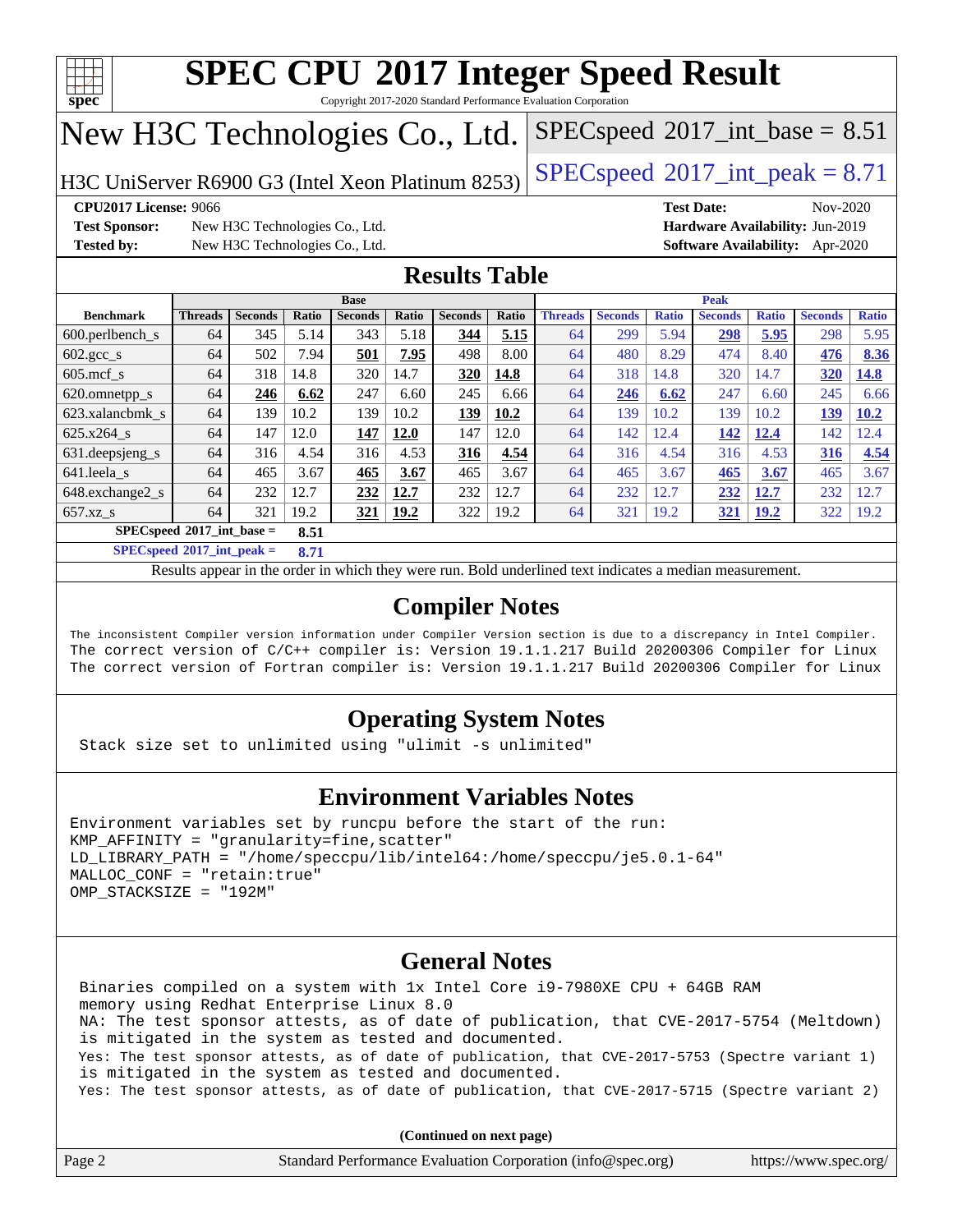

Copyright 2017-2020 Standard Performance Evaluation Corporation

## New H3C Technologies Co., Ltd.

H3C UniServer R6900 G3 (Intel Xeon Platinum 8253) [SPECspeed](http://www.spec.org/auto/cpu2017/Docs/result-fields.html#SPECspeed2017intpeak)<sup>®</sup>[2017\\_int\\_peak = 8](http://www.spec.org/auto/cpu2017/Docs/result-fields.html#SPECspeed2017intpeak).71

 $SPECspeed^{\circ}2017\_int\_base = 8.51$  $SPECspeed^{\circ}2017\_int\_base = 8.51$ 

**[Test Sponsor:](http://www.spec.org/auto/cpu2017/Docs/result-fields.html#TestSponsor)** New H3C Technologies Co., Ltd. **[Hardware Availability:](http://www.spec.org/auto/cpu2017/Docs/result-fields.html#HardwareAvailability)** Jun-2019 **[Tested by:](http://www.spec.org/auto/cpu2017/Docs/result-fields.html#Testedby)** New H3C Technologies Co., Ltd. **[Software Availability:](http://www.spec.org/auto/cpu2017/Docs/result-fields.html#SoftwareAvailability)** Apr-2020

**[CPU2017 License:](http://www.spec.org/auto/cpu2017/Docs/result-fields.html#CPU2017License)** 9066 **[Test Date:](http://www.spec.org/auto/cpu2017/Docs/result-fields.html#TestDate)** Nov-2020

#### **[General Notes \(Continued\)](http://www.spec.org/auto/cpu2017/Docs/result-fields.html#GeneralNotes)**

 is mitigated in the system as tested and documented. Transparent Huge Pages enabled by default Prior to runcpu invocation Filesystem page cache synced and cleared with: sync; echo 3> /proc/sys/vm/drop\_caches jemalloc, a general purpose malloc implementation built with the RedHat Enterprise 7.5, and the system compiler gcc 4.8.5 sources available from jemalloc.net or <https://github.com/jemalloc/jemalloc/releases>

#### **[Platform Notes](http://www.spec.org/auto/cpu2017/Docs/result-fields.html#PlatformNotes)**

```
(info@spec.org)https://www.spec.org/
  BIOS Settings:
  Set Hyper Threading to Disabled
  Set Patrol Scrub to Disabled
  Set IMC Interleaving to 2-way Interleave
  Sysinfo program /home/speccpu/bin/sysinfo
  Rev: r6365 of 2019-08-21 295195f888a3d7edb1e6e46a485a0011
  running on localhost.localdomain Thu Nov 12 12:38:02 2020
  SUT (System Under Test) info as seen by some common utilities.
  For more information on this section, see
     https://www.spec.org/cpu2017/Docs/config.html#sysinfo
  From /proc/cpuinfo
     model name : Intel(R) Xeon(R) Platinum 8253 CPU @ 2.20GHz
        4 "physical id"s (chips)
        64 "processors"
     cores, siblings (Caution: counting these is hw and system dependent. The following
     excerpts from /proc/cpuinfo might not be reliable. Use with caution.)
        cpu cores : 16
        siblings : 16
        physical 0: cores 0 1 2 3 4 5 6 7 8 9 10 11 12 13 14 15
        physical 1: cores 0 1 2 3 4 5 6 7 8 9 10 11 12 13 14 15
        physical 2: cores 0 1 2 3 4 5 6 7 8 9 10 11 12 13 14 15
        physical 3: cores 0 1 2 3 4 5 6 7 8 9 10 11 12 13 14 15
  From lscpu:
       Architecture: x86_64
       CPU op-mode(s): 32-bit, 64-bit
      Byte Order: Little Endian
      CPU(s): 64
       On-line CPU(s) list: 0-63
       Thread(s) per core: 1
       Core(s) per socket: 16
      Socket(s): 4
                                  (Continued on next page)
```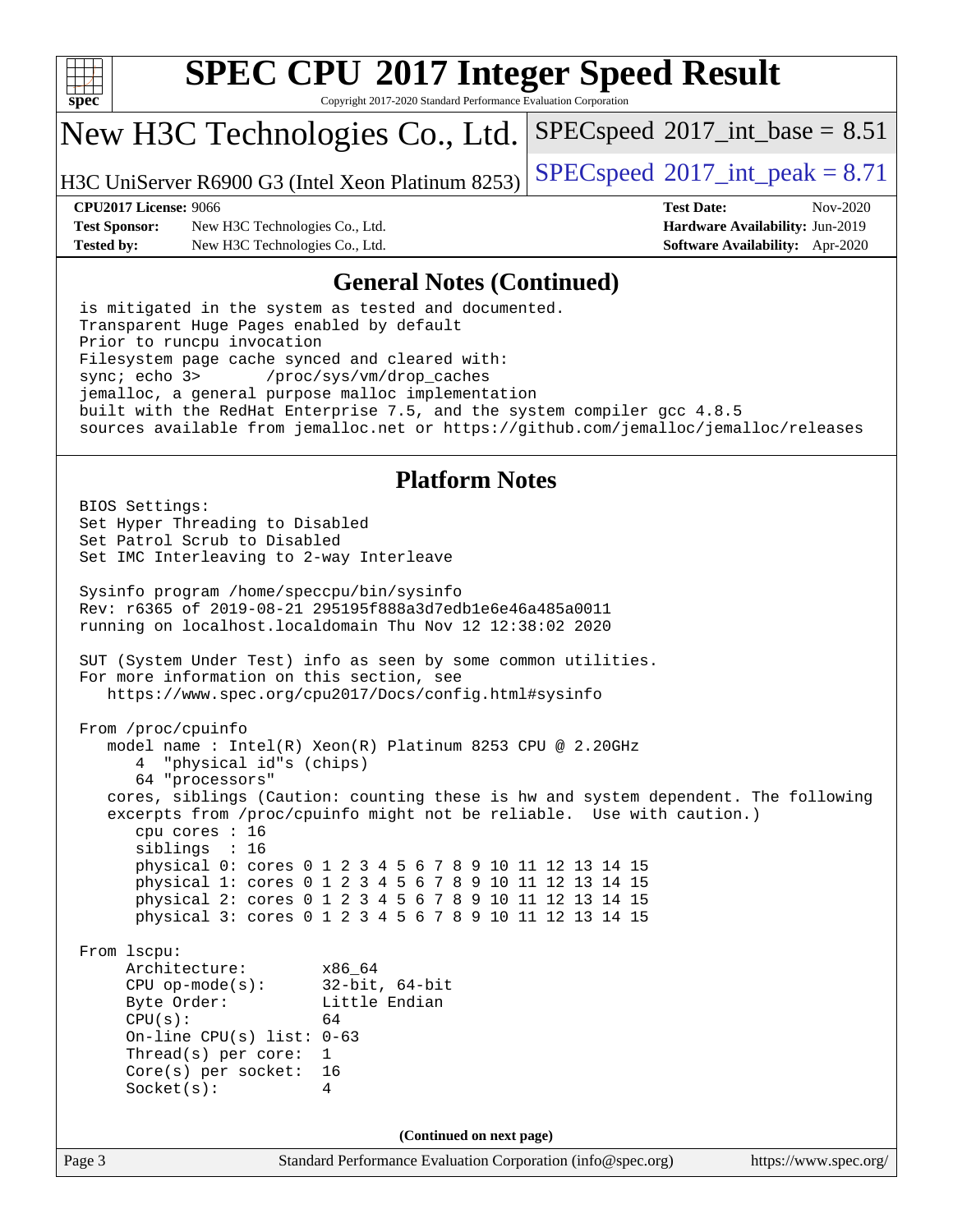

Copyright 2017-2020 Standard Performance Evaluation Corporation

# New H3C Technologies Co., Ltd.

H3C UniServer R6900 G3 (Intel Xeon Platinum 8253) [SPECspeed](http://www.spec.org/auto/cpu2017/Docs/result-fields.html#SPECspeed2017intpeak)<sup>®</sup>[2017\\_int\\_peak = 8](http://www.spec.org/auto/cpu2017/Docs/result-fields.html#SPECspeed2017intpeak).71

 $SPECspeed^{\circledcirc}2017\_int\_base = 8.51$  $SPECspeed^{\circledcirc}2017\_int\_base = 8.51$ 

**[Test Sponsor:](http://www.spec.org/auto/cpu2017/Docs/result-fields.html#TestSponsor)** New H3C Technologies Co., Ltd. **[Hardware Availability:](http://www.spec.org/auto/cpu2017/Docs/result-fields.html#HardwareAvailability)** Jun-2019 **[Tested by:](http://www.spec.org/auto/cpu2017/Docs/result-fields.html#Testedby)** New H3C Technologies Co., Ltd. **[Software Availability:](http://www.spec.org/auto/cpu2017/Docs/result-fields.html#SoftwareAvailability)** Apr-2020

**[CPU2017 License:](http://www.spec.org/auto/cpu2017/Docs/result-fields.html#CPU2017License)** 9066 **[Test Date:](http://www.spec.org/auto/cpu2017/Docs/result-fields.html#TestDate)** Nov-2020

#### **[Platform Notes \(Continued\)](http://www.spec.org/auto/cpu2017/Docs/result-fields.html#PlatformNotes)**

|                | NUMA node(s):                                                                    | 4                                                                                    |  |  |  |  |
|----------------|----------------------------------------------------------------------------------|--------------------------------------------------------------------------------------|--|--|--|--|
| Vendor ID:     |                                                                                  | GenuineIntel                                                                         |  |  |  |  |
| CPU family:    |                                                                                  | 6                                                                                    |  |  |  |  |
| Model:         |                                                                                  | 85                                                                                   |  |  |  |  |
| Model name:    |                                                                                  | $Intel(R)$ Xeon $(R)$ Platinum 8253 CPU @ 2.20GHz                                    |  |  |  |  |
| Stepping:      |                                                                                  | 6                                                                                    |  |  |  |  |
| CPU MHz:       |                                                                                  | 1621.399                                                                             |  |  |  |  |
| CPU max MHz:   |                                                                                  | 3000.0000                                                                            |  |  |  |  |
| CPU min MHz:   |                                                                                  | 1000.0000                                                                            |  |  |  |  |
| BogoMIPS:      |                                                                                  | 4400.00                                                                              |  |  |  |  |
|                | Virtualization:                                                                  | $VT - x$                                                                             |  |  |  |  |
| $L1d$ cache:   |                                                                                  | 32K                                                                                  |  |  |  |  |
| Lli cache:     |                                                                                  | 32K                                                                                  |  |  |  |  |
| $L2$ cache:    |                                                                                  | 1024K                                                                                |  |  |  |  |
| $L3$ cache:    |                                                                                  | 22528K                                                                               |  |  |  |  |
|                | NUMA node0 CPU(s):                                                               | $0 - 15$                                                                             |  |  |  |  |
|                | NUMA nodel $CPU(s): 16-31$                                                       |                                                                                      |  |  |  |  |
|                | NUMA $node2$ $CPU(s):$                                                           | $32 - 47$                                                                            |  |  |  |  |
|                | NUMA $node3$ $CPU(s)$ :                                                          | $48 - 63$                                                                            |  |  |  |  |
| Flaqs:         |                                                                                  | fpu vme de pse tsc msr pae mce cx8 apic sep mtrr pge mca cmov                        |  |  |  |  |
|                |                                                                                  | pat pse36 clflush dts acpi mmx fxsr sse sse2 ss ht tm pbe syscall nx pdpelgb rdtscp  |  |  |  |  |
|                |                                                                                  | lm constant_tsc art arch_perfmon pebs bts rep_good nopl xtopology nonstop_tsc cpuid  |  |  |  |  |
|                |                                                                                  | aperfmperf pni pclmulqdq dtes64 monitor ds_cpl vmx smx est tm2 ssse3 sdbg fma cx16   |  |  |  |  |
|                |                                                                                  | xtpr pdcm pcid dca sse4_1 sse4_2 x2apic movbe popcnt tsc_deadline_timer aes xsave    |  |  |  |  |
|                |                                                                                  | avx f16c rdrand lahf_lm abm 3dnowprefetch cpuid_fault epb cat_13 cdp_13              |  |  |  |  |
|                |                                                                                  | invpcid_single intel_ppin ssbd mba ibrs ibpb stibp ibrs_enhanced tpr_shadow vnmi     |  |  |  |  |
|                |                                                                                  | flexpriority ept vpid fsgsbase tsc_adjust bmil hle avx2 smep bmi2 erms invpcid rtm   |  |  |  |  |
|                |                                                                                  | cqm mpx rdt_a avx512f avx512dq rdseed adx smap clflushopt clwb intel_pt avx512cd     |  |  |  |  |
|                |                                                                                  | avx512bw avx512vl xsaveopt xsavec xgetbvl xsaves cqm_llc cqm_occup_llc cqm_mbm_total |  |  |  |  |
|                | cqm_mbm_local dtherm ida arat pln pts hwp hwp_act_window hwp_epp hwp_pkg_req pku |                                                                                      |  |  |  |  |
|                |                                                                                  | ospke avx512_vnni md_clear flush_l1d arch_capabilities                               |  |  |  |  |
|                |                                                                                  |                                                                                      |  |  |  |  |
|                | /proc/cpuinfo cache data                                                         |                                                                                      |  |  |  |  |
|                | cache size $: 22528$ KB                                                          |                                                                                      |  |  |  |  |
|                |                                                                                  |                                                                                      |  |  |  |  |
|                |                                                                                  | From numactl --hardware WARNING: a numactl 'node' might or might not correspond to a |  |  |  |  |
| physical chip. |                                                                                  |                                                                                      |  |  |  |  |
|                | $available: 4 nodes (0-3)$                                                       |                                                                                      |  |  |  |  |

node 0 cpus: 0 1 2 3 4 5 6 7 8 9 10 11 12 13 14 15

node 1 cpus: 16 17 18 19 20 21 22 23 24 25 26 27 28 29 30 31

node 2 cpus: 32 33 34 35 36 37 38 39 40 41 42 43 44 45 46 47

 node 0 size: 95070 MB node 0 free: 94763 MB

 node 1 size: 96764 MB node 1 free: 95879 MB

 node 2 size: 96736 MB node 2 free: 96508 MB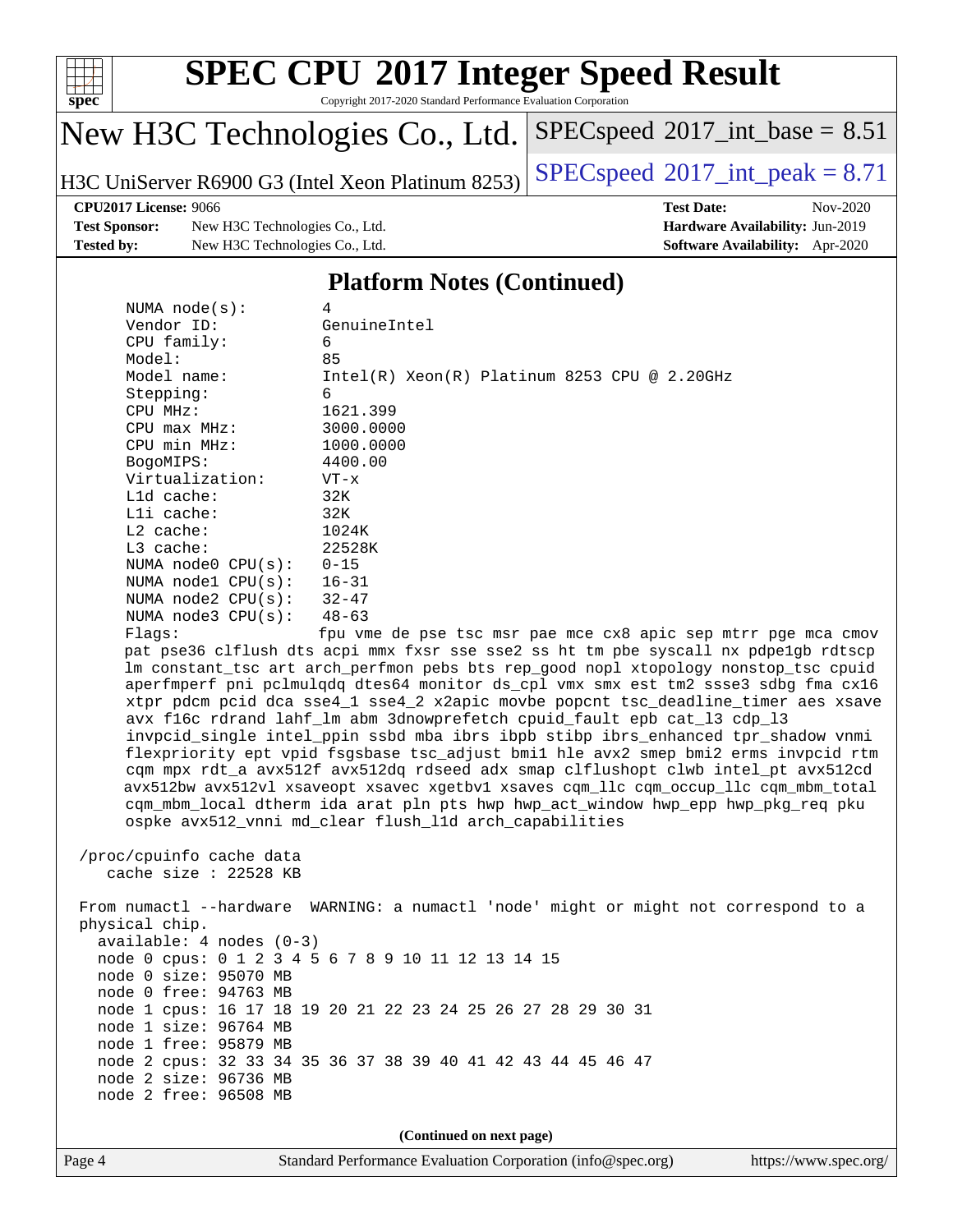| $spec^*$                                                                                                                                                                                                                                                                                                                                                                                                                                                                                                                                                                                                                                                                                                                                                                                                                                                                                                                                                                                                                                                                                                                                                                                                                                                                                                                                                                                                                             |                                                   | <b>SPEC CPU®2017 Integer Speed Result</b><br>Copyright 2017-2020 Standard Performance Evaluation Corporation |  |  |  |
|--------------------------------------------------------------------------------------------------------------------------------------------------------------------------------------------------------------------------------------------------------------------------------------------------------------------------------------------------------------------------------------------------------------------------------------------------------------------------------------------------------------------------------------------------------------------------------------------------------------------------------------------------------------------------------------------------------------------------------------------------------------------------------------------------------------------------------------------------------------------------------------------------------------------------------------------------------------------------------------------------------------------------------------------------------------------------------------------------------------------------------------------------------------------------------------------------------------------------------------------------------------------------------------------------------------------------------------------------------------------------------------------------------------------------------------|---------------------------------------------------|--------------------------------------------------------------------------------------------------------------|--|--|--|
|                                                                                                                                                                                                                                                                                                                                                                                                                                                                                                                                                                                                                                                                                                                                                                                                                                                                                                                                                                                                                                                                                                                                                                                                                                                                                                                                                                                                                                      | New H3C Technologies Co., Ltd.                    | $SPEC speed^{\circ}2017\_int\_base = 8.51$                                                                   |  |  |  |
|                                                                                                                                                                                                                                                                                                                                                                                                                                                                                                                                                                                                                                                                                                                                                                                                                                                                                                                                                                                                                                                                                                                                                                                                                                                                                                                                                                                                                                      | H3C UniServer R6900 G3 (Intel Xeon Platinum 8253) | $SPEC speed^{\circ}2017\_int\_peak = 8.71$                                                                   |  |  |  |
|                                                                                                                                                                                                                                                                                                                                                                                                                                                                                                                                                                                                                                                                                                                                                                                                                                                                                                                                                                                                                                                                                                                                                                                                                                                                                                                                                                                                                                      | <b>CPU2017 License: 9066</b>                      | <b>Test Date:</b><br>Nov-2020                                                                                |  |  |  |
| <b>Test Sponsor:</b>                                                                                                                                                                                                                                                                                                                                                                                                                                                                                                                                                                                                                                                                                                                                                                                                                                                                                                                                                                                                                                                                                                                                                                                                                                                                                                                                                                                                                 | New H3C Technologies Co., Ltd.                    | Hardware Availability: Jun-2019                                                                              |  |  |  |
| <b>Tested by:</b>                                                                                                                                                                                                                                                                                                                                                                                                                                                                                                                                                                                                                                                                                                                                                                                                                                                                                                                                                                                                                                                                                                                                                                                                                                                                                                                                                                                                                    | New H3C Technologies Co., Ltd.                    | Software Availability: Apr-2020                                                                              |  |  |  |
|                                                                                                                                                                                                                                                                                                                                                                                                                                                                                                                                                                                                                                                                                                                                                                                                                                                                                                                                                                                                                                                                                                                                                                                                                                                                                                                                                                                                                                      |                                                   | <b>Platform Notes (Continued)</b>                                                                            |  |  |  |
| node 3 cpus: 48 49 50 51 52 53 54 55 56 57 58 59 60 61 62 63<br>node 3 size: 96763 MB<br>node 3 free: 96140 MB<br>node distances:<br>2<br>$\overline{0}$<br>$\mathbf{1}$<br>3<br>node<br>0:<br>10<br>21<br>21<br>21<br>1:<br>21<br>10<br>21<br>21<br>2:<br>21<br>21<br>10<br>21<br>3:<br>21<br>21<br>21<br>10<br>From /proc/meminfo<br>MemTotal:<br>394583496 kB<br>HugePages_Total:<br>0<br>Hugepagesize:<br>2048 kB<br>From /etc/*release* /etc/*version*<br>os-release:<br>NAME="Red Hat Enterprise Linux"<br>VERSION="8.2 (Ootpa)"<br>ID="rhel"<br>ID_LIKE="fedora"<br>VERSION_ID="8.2"<br>PLATFORM_ID="platform:el8"<br>PRETTY_NAME="Red Hat Enterprise Linux 8.2 (Ootpa)"<br>$ANSI$ _COLOR=" $0:31$ "<br>redhat-release: Red Hat Enterprise Linux release 8.2 (Ootpa)<br>system-release: Red Hat Enterprise Linux release 8.2 (Ootpa)<br>system-release-cpe: cpe:/o:redhat:enterprise_linux:8.2:ga<br>uname $-a$ :<br>Linux localhost.localdomain 4.18.0-193.el8.x86_64 #1 SMP Fri Mar 27 14:35:58 UTC 2020<br>x86 64 x86 64 x86 64 GNU/Linux<br>Kernel self-reported vulnerability status:<br>itlb multihit:<br>KVM: Mitigation: Split huge pages<br>CVE-2018-3620 (L1 Terminal Fault):<br>Not affected<br>Microarchitectural Data Sampling:<br>Not affected<br>CVE-2017-5754 (Meltdown):<br>Not affected<br>CVE-2018-3639 (Speculative Store Bypass): Mitigation: Speculative Store Bypass disabled<br>via prctl and seccomp |                                                   |                                                                                                              |  |  |  |
|                                                                                                                                                                                                                                                                                                                                                                                                                                                                                                                                                                                                                                                                                                                                                                                                                                                                                                                                                                                                                                                                                                                                                                                                                                                                                                                                                                                                                                      | $CVE-2017-5715$ (Spectre variant 2):              | pointer sanitization<br>Mitigation: Enhanced IBRS, IBPB: conditional,                                        |  |  |  |
|                                                                                                                                                                                                                                                                                                                                                                                                                                                                                                                                                                                                                                                                                                                                                                                                                                                                                                                                                                                                                                                                                                                                                                                                                                                                                                                                                                                                                                      | tsx_async_abort:                                  | RSB filling<br>Vulnerable: Clear CPU buffers attempted, no<br>microcode; SMT disabled                        |  |  |  |
|                                                                                                                                                                                                                                                                                                                                                                                                                                                                                                                                                                                                                                                                                                                                                                                                                                                                                                                                                                                                                                                                                                                                                                                                                                                                                                                                                                                                                                      |                                                   | (Continued on next page)                                                                                     |  |  |  |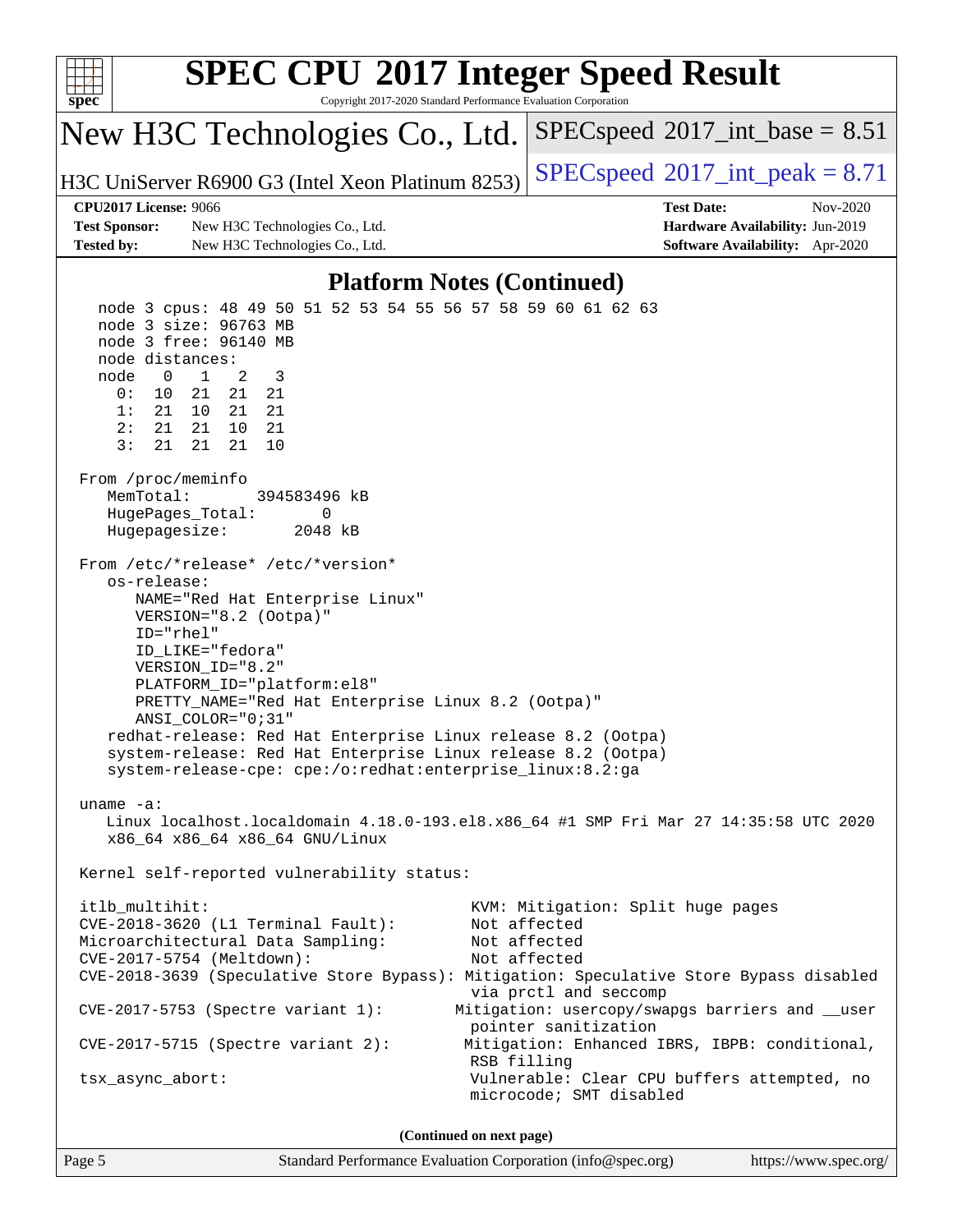| spec                                                                                                                                                                                                                                                                                                                                                                                                                                | <b>SPEC CPU®2017 Integer Speed Result</b><br>Copyright 2017-2020 Standard Performance Evaluation Corporation                                                                                                                  |                                                                                                            |  |  |  |  |
|-------------------------------------------------------------------------------------------------------------------------------------------------------------------------------------------------------------------------------------------------------------------------------------------------------------------------------------------------------------------------------------------------------------------------------------|-------------------------------------------------------------------------------------------------------------------------------------------------------------------------------------------------------------------------------|------------------------------------------------------------------------------------------------------------|--|--|--|--|
|                                                                                                                                                                                                                                                                                                                                                                                                                                     | New H3C Technologies Co., Ltd.                                                                                                                                                                                                | $SPEC speed^{\circ}2017\_int\_base = 8.51$                                                                 |  |  |  |  |
|                                                                                                                                                                                                                                                                                                                                                                                                                                     | H3C UniServer R6900 G3 (Intel Xeon Platinum 8253)                                                                                                                                                                             | $SPEC speed^{\circ}2017\_int\_peak = 8.71$                                                                 |  |  |  |  |
| <b>CPU2017 License: 9066</b><br><b>Test Sponsor:</b><br><b>Tested by:</b>                                                                                                                                                                                                                                                                                                                                                           | New H3C Technologies Co., Ltd.<br>New H3C Technologies Co., Ltd.                                                                                                                                                              | <b>Test Date:</b><br>Nov-2020<br>Hardware Availability: Jun-2019<br><b>Software Availability:</b> Apr-2020 |  |  |  |  |
|                                                                                                                                                                                                                                                                                                                                                                                                                                     | <b>Platform Notes (Continued)</b>                                                                                                                                                                                             |                                                                                                            |  |  |  |  |
|                                                                                                                                                                                                                                                                                                                                                                                                                                     | run-level 3 Nov 12 12:36                                                                                                                                                                                                      |                                                                                                            |  |  |  |  |
|                                                                                                                                                                                                                                                                                                                                                                                                                                     | SPEC is set to: /home/speccpu<br>Filesystem<br>Size Used Avail Use% Mounted on<br>Type<br>/dev/mapper/rhel-home xfs<br>839G 143G 697G 17% / home                                                                              |                                                                                                            |  |  |  |  |
|                                                                                                                                                                                                                                                                                                                                                                                                                                     | From /sys/devices/virtual/dmi/id<br>BIOS:<br>American Megatrends Inc. 2.00.33 08/22/2019<br>Vendor: New H3C Technologies Co., Ltd.<br>Product: H3C UniServer R6900 G3<br>Product Family: Rack<br>Serial: 210235A3T0H204000004 |                                                                                                            |  |  |  |  |
| Additional information from dmidecode follows. WARNING: Use caution when you interpret<br>this section. The 'dmidecode' program reads system data which is "intended to allow<br>hardware to be accurately determined", but the intent may not be met, as there are<br>frequent changes to hardware, firmware, and the "DMTF SMBIOS" standard.<br>Memory:<br>24x Micron 18ASF2G72PDZ-2G9E1 16 GB 2 rank 2933<br>24x NO DIMM NO DIMM |                                                                                                                                                                                                                               |                                                                                                            |  |  |  |  |
| (End of data from sysinfo program)                                                                                                                                                                                                                                                                                                                                                                                                  |                                                                                                                                                                                                                               |                                                                                                            |  |  |  |  |
| <b>Compiler Version Notes</b>                                                                                                                                                                                                                                                                                                                                                                                                       |                                                                                                                                                                                                                               |                                                                                                            |  |  |  |  |
| C                                                                                                                                                                                                                                                                                                                                                                                                                                   | 600.perlbench_s(base) 602.gcc_s(base, peak) 605.mcf_s(base, peak)<br>625.x264_s(base, peak) 657.xz_s(base, peak)                                                                                                              |                                                                                                            |  |  |  |  |
|                                                                                                                                                                                                                                                                                                                                                                                                                                     | Intel(R) C Compiler for applications running on Intel(R) $64$ , Version 2021.1<br>NextGen Build 20200304                                                                                                                      |                                                                                                            |  |  |  |  |
| Copyright (C) 1985-2020 Intel Corporation. All rights reserved.                                                                                                                                                                                                                                                                                                                                                                     |                                                                                                                                                                                                                               |                                                                                                            |  |  |  |  |
| 600.perlbench_s(peak)<br>С                                                                                                                                                                                                                                                                                                                                                                                                          |                                                                                                                                                                                                                               |                                                                                                            |  |  |  |  |
| Intel(R) C Intel(R) 64 Compiler for applications running on Intel(R) 64,<br>Version 19.1.1.217 Build 20200306<br>Copyright (C) 1985-2020 Intel Corporation. All rights reserved.<br>-----------                                                                                                                                                                                                                                     |                                                                                                                                                                                                                               |                                                                                                            |  |  |  |  |
| C                                                                                                                                                                                                                                                                                                                                                                                                                                   | 600.perlbench_s(base) 602.gcc_s(base, peak) 605.mcf_s(base, peak)<br>625.x264_s(base, peak) 657.xz_s(base, peak)                                                                                                              |                                                                                                            |  |  |  |  |
|                                                                                                                                                                                                                                                                                                                                                                                                                                     | (Continued on next page)                                                                                                                                                                                                      |                                                                                                            |  |  |  |  |
| Page 6                                                                                                                                                                                                                                                                                                                                                                                                                              | Standard Performance Evaluation Corporation (info@spec.org)                                                                                                                                                                   | https://www.spec.org/                                                                                      |  |  |  |  |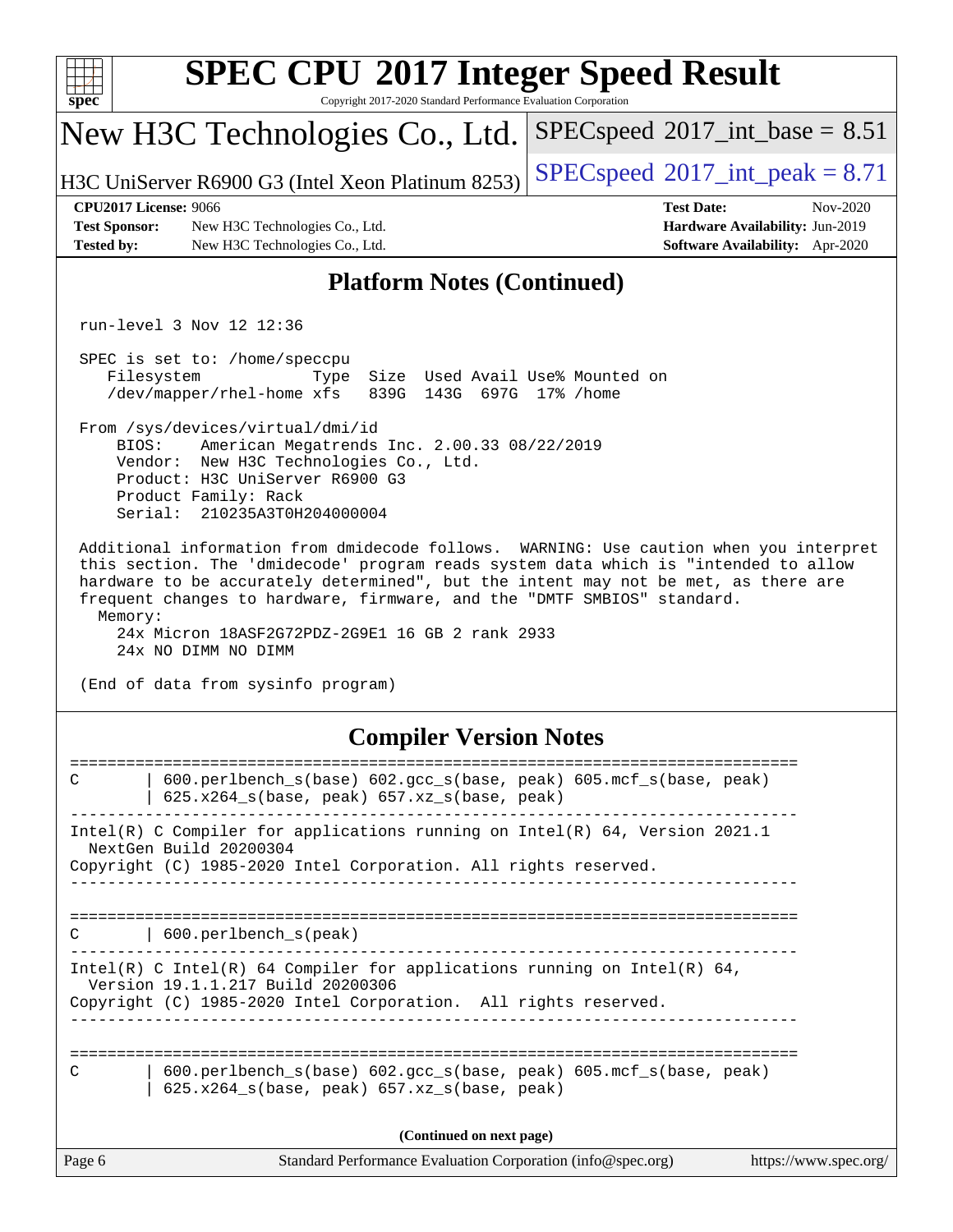| S)<br>E<br>U |  |  |  |  |  |
|--------------|--|--|--|--|--|

Copyright 2017-2020 Standard Performance Evaluation Corporation

#### New H3C Technologies Co., Ltd.  $SPEC speed$ <sup>®</sup> $2017$ \_int\_base = 8.51

H3C UniServer R6900 G3 (Intel Xeon Platinum 8253) [SPECspeed](http://www.spec.org/auto/cpu2017/Docs/result-fields.html#SPECspeed2017intpeak)<sup>®</sup>[2017\\_int\\_peak = 8](http://www.spec.org/auto/cpu2017/Docs/result-fields.html#SPECspeed2017intpeak).71

**[Test Sponsor:](http://www.spec.org/auto/cpu2017/Docs/result-fields.html#TestSponsor)** New H3C Technologies Co., Ltd. **[Hardware Availability:](http://www.spec.org/auto/cpu2017/Docs/result-fields.html#HardwareAvailability)** Jun-2019 **[Tested by:](http://www.spec.org/auto/cpu2017/Docs/result-fields.html#Testedby)** New H3C Technologies Co., Ltd. **[Software Availability:](http://www.spec.org/auto/cpu2017/Docs/result-fields.html#SoftwareAvailability)** Apr-2020

**[CPU2017 License:](http://www.spec.org/auto/cpu2017/Docs/result-fields.html#CPU2017License)** 9066 **[Test Date:](http://www.spec.org/auto/cpu2017/Docs/result-fields.html#TestDate)** Nov-2020

### **[Compiler Version Notes \(Continued\)](http://www.spec.org/auto/cpu2017/Docs/result-fields.html#CompilerVersionNotes)**

| Intel(R) C Compiler for applications running on Intel(R) $64$ , Version 2021.1<br>NextGen Build 20200304<br>Copyright (C) 1985-2020 Intel Corporation. All rights reserved. |  |  |  |  |
|-----------------------------------------------------------------------------------------------------------------------------------------------------------------------------|--|--|--|--|
|                                                                                                                                                                             |  |  |  |  |
|                                                                                                                                                                             |  |  |  |  |
|                                                                                                                                                                             |  |  |  |  |
| 600.perlbench s(peak)<br>C                                                                                                                                                  |  |  |  |  |
|                                                                                                                                                                             |  |  |  |  |
| Intel(R) C Intel(R) 64 Compiler for applications running on Intel(R) 64,                                                                                                    |  |  |  |  |
| Version 19.1.1.217 Build 20200306                                                                                                                                           |  |  |  |  |
| Copyright (C) 1985-2020 Intel Corporation. All rights reserved.                                                                                                             |  |  |  |  |
|                                                                                                                                                                             |  |  |  |  |
|                                                                                                                                                                             |  |  |  |  |
|                                                                                                                                                                             |  |  |  |  |
| 620.omnetpp s(base, peak) 623.xalancbmk s(base, peak)<br>$C++$                                                                                                              |  |  |  |  |
| 631.deepsjeng_s(base, peak) 641.leela_s(base, peak)                                                                                                                         |  |  |  |  |
|                                                                                                                                                                             |  |  |  |  |
| Intel(R) $C++$ Compiler for applications running on Intel(R) 64, Version 2021.1                                                                                             |  |  |  |  |
| NextGen Build 20200304                                                                                                                                                      |  |  |  |  |
| Copyright (C) 1985-2020 Intel Corporation. All rights reserved.                                                                                                             |  |  |  |  |
|                                                                                                                                                                             |  |  |  |  |
|                                                                                                                                                                             |  |  |  |  |
|                                                                                                                                                                             |  |  |  |  |
| Fortran   $648$ . exchange2 $s$ (base, peak)                                                                                                                                |  |  |  |  |
|                                                                                                                                                                             |  |  |  |  |
| $Intel(R)$ Fortran Intel(R) 64 Compiler for applications running on Intel(R)                                                                                                |  |  |  |  |
| 64, Version 19.1.1.217 Build 20200306                                                                                                                                       |  |  |  |  |
| Copyright (C) 1985-2020 Intel Corporation. All rights reserved.                                                                                                             |  |  |  |  |
|                                                                                                                                                                             |  |  |  |  |

## **[Base Compiler Invocation](http://www.spec.org/auto/cpu2017/Docs/result-fields.html#BaseCompilerInvocation)**

#### [C benchmarks](http://www.spec.org/auto/cpu2017/Docs/result-fields.html#Cbenchmarks): [icc](http://www.spec.org/cpu2017/results/res2020q4/cpu2017-20201116-24396.flags.html#user_CCbase_intel_icc_66fc1ee009f7361af1fbd72ca7dcefbb700085f36577c54f309893dd4ec40d12360134090235512931783d35fd58c0460139e722d5067c5574d8eaf2b3e37e92)

[C++ benchmarks:](http://www.spec.org/auto/cpu2017/Docs/result-fields.html#CXXbenchmarks) [icpc](http://www.spec.org/cpu2017/results/res2020q4/cpu2017-20201116-24396.flags.html#user_CXXbase_intel_icpc_c510b6838c7f56d33e37e94d029a35b4a7bccf4766a728ee175e80a419847e808290a9b78be685c44ab727ea267ec2f070ec5dc83b407c0218cded6866a35d07)

[Fortran benchmarks](http://www.spec.org/auto/cpu2017/Docs/result-fields.html#Fortranbenchmarks): [ifort](http://www.spec.org/cpu2017/results/res2020q4/cpu2017-20201116-24396.flags.html#user_FCbase_intel_ifort_8111460550e3ca792625aed983ce982f94888b8b503583aa7ba2b8303487b4d8a21a13e7191a45c5fd58ff318f48f9492884d4413fa793fd88dd292cad7027ca)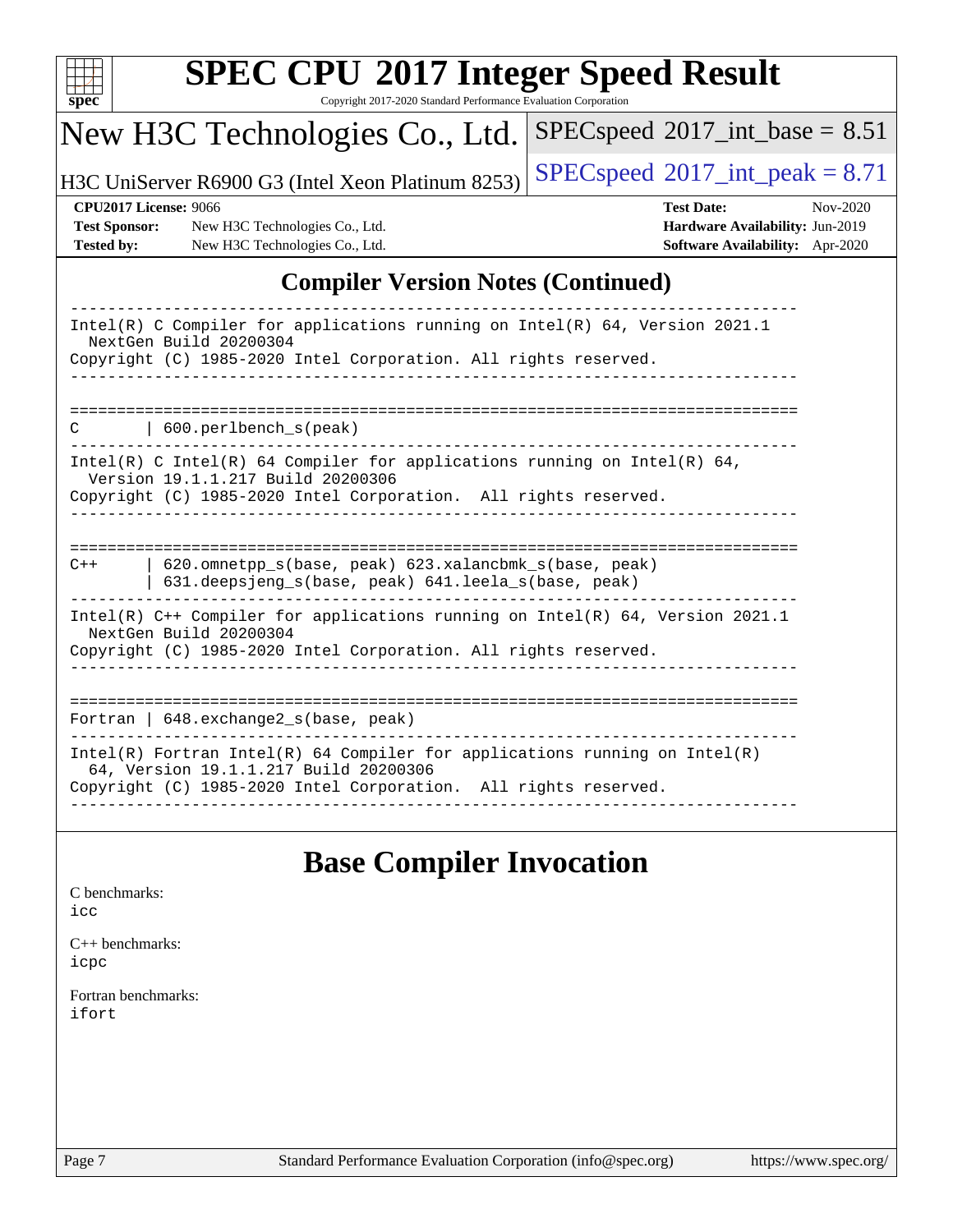

Copyright 2017-2020 Standard Performance Evaluation Corporation

## New H3C Technologies Co., Ltd.

H3C UniServer R6900 G3 (Intel Xeon Platinum 8253) [SPECspeed](http://www.spec.org/auto/cpu2017/Docs/result-fields.html#SPECspeed2017intpeak)®2017\_int\_peak =  $8.71$ 

 $SPECspeed^{\circ}2017\_int\_base = 8.51$  $SPECspeed^{\circ}2017\_int\_base = 8.51$ 

**[CPU2017 License:](http://www.spec.org/auto/cpu2017/Docs/result-fields.html#CPU2017License)** 9066 **[Test Date:](http://www.spec.org/auto/cpu2017/Docs/result-fields.html#TestDate)** Nov-2020

**[Test Sponsor:](http://www.spec.org/auto/cpu2017/Docs/result-fields.html#TestSponsor)** New H3C Technologies Co., Ltd. **[Hardware Availability:](http://www.spec.org/auto/cpu2017/Docs/result-fields.html#HardwareAvailability)** Jun-2019 **[Tested by:](http://www.spec.org/auto/cpu2017/Docs/result-fields.html#Testedby)** New H3C Technologies Co., Ltd. **[Software Availability:](http://www.spec.org/auto/cpu2017/Docs/result-fields.html#SoftwareAvailability)** Apr-2020

# **[Base Portability Flags](http://www.spec.org/auto/cpu2017/Docs/result-fields.html#BasePortabilityFlags)**

 600.perlbench\_s: [-DSPEC\\_LP64](http://www.spec.org/cpu2017/results/res2020q4/cpu2017-20201116-24396.flags.html#b600.perlbench_s_basePORTABILITY_DSPEC_LP64) [-DSPEC\\_LINUX\\_X64](http://www.spec.org/cpu2017/results/res2020q4/cpu2017-20201116-24396.flags.html#b600.perlbench_s_baseCPORTABILITY_DSPEC_LINUX_X64)  $602.\text{gcc}\$ s:  $-DSPEC$  LP64 605.mcf\_s: [-DSPEC\\_LP64](http://www.spec.org/cpu2017/results/res2020q4/cpu2017-20201116-24396.flags.html#suite_basePORTABILITY605_mcf_s_DSPEC_LP64) 620.omnetpp\_s: [-DSPEC\\_LP64](http://www.spec.org/cpu2017/results/res2020q4/cpu2017-20201116-24396.flags.html#suite_basePORTABILITY620_omnetpp_s_DSPEC_LP64) 623.xalancbmk\_s: [-DSPEC\\_LP64](http://www.spec.org/cpu2017/results/res2020q4/cpu2017-20201116-24396.flags.html#suite_basePORTABILITY623_xalancbmk_s_DSPEC_LP64) [-DSPEC\\_LINUX](http://www.spec.org/cpu2017/results/res2020q4/cpu2017-20201116-24396.flags.html#b623.xalancbmk_s_baseCXXPORTABILITY_DSPEC_LINUX) 625.x264\_s: [-DSPEC\\_LP64](http://www.spec.org/cpu2017/results/res2020q4/cpu2017-20201116-24396.flags.html#suite_basePORTABILITY625_x264_s_DSPEC_LP64) 631.deepsjeng\_s: [-DSPEC\\_LP64](http://www.spec.org/cpu2017/results/res2020q4/cpu2017-20201116-24396.flags.html#suite_basePORTABILITY631_deepsjeng_s_DSPEC_LP64) 641.leela\_s: [-DSPEC\\_LP64](http://www.spec.org/cpu2017/results/res2020q4/cpu2017-20201116-24396.flags.html#suite_basePORTABILITY641_leela_s_DSPEC_LP64) 648.exchange2\_s: [-DSPEC\\_LP64](http://www.spec.org/cpu2017/results/res2020q4/cpu2017-20201116-24396.flags.html#suite_basePORTABILITY648_exchange2_s_DSPEC_LP64) 657.xz\_s: [-DSPEC\\_LP64](http://www.spec.org/cpu2017/results/res2020q4/cpu2017-20201116-24396.flags.html#suite_basePORTABILITY657_xz_s_DSPEC_LP64)

# **[Base Optimization Flags](http://www.spec.org/auto/cpu2017/Docs/result-fields.html#BaseOptimizationFlags)**

#### [C benchmarks](http://www.spec.org/auto/cpu2017/Docs/result-fields.html#Cbenchmarks):

```
-m64 -qnextgen -std=c11
-Wl,-plugin-opt=-x86-branches-within-32B-boundaries -Wl,-z,muldefs
-xCORE-AVX512 -O3 -ffast-math -flto -mfpmath=sse -funroll-loops
-fuse-ld=gold -qopt-mem-layout-trans=4 -fopenmp -DSPEC_OPENMP
-L/usr/local/jemalloc64-5.0.1/lib -ljemalloc
```
#### [C++ benchmarks:](http://www.spec.org/auto/cpu2017/Docs/result-fields.html#CXXbenchmarks)

```
-m64 -qnextgen -Wl,-plugin-opt=-x86-branches-within-32B-boundaries
-Wl,-z,muldefs -xCORE-AVX512 -O3 -ffast-math -flto -mfpmath=sse
-funroll-loops -fuse-ld=gold -qopt-mem-layout-trans=4
-L/usr/local/IntelCompiler19/compilers_and_libraries_2020.1.217/linux/compiler/lib/intel64_lin
-lqkmalloc
```
#### [Fortran benchmarks:](http://www.spec.org/auto/cpu2017/Docs/result-fields.html#Fortranbenchmarks)

```
-m64 -Wl,-plugin-opt=-x86-branches-within-32B-boundaries -xCORE-AVX512
-O3 -ipo -no-prec-div -qopt-mem-layout-trans=4
-nostandard-realloc-lhs -align array32byte
-mbranches-within-32B-boundaries
```
## **[Peak Compiler Invocation](http://www.spec.org/auto/cpu2017/Docs/result-fields.html#PeakCompilerInvocation)**

[C benchmarks](http://www.spec.org/auto/cpu2017/Docs/result-fields.html#Cbenchmarks): [icc](http://www.spec.org/cpu2017/results/res2020q4/cpu2017-20201116-24396.flags.html#user_CCpeak_intel_icc_66fc1ee009f7361af1fbd72ca7dcefbb700085f36577c54f309893dd4ec40d12360134090235512931783d35fd58c0460139e722d5067c5574d8eaf2b3e37e92)

[C++ benchmarks:](http://www.spec.org/auto/cpu2017/Docs/result-fields.html#CXXbenchmarks) [icpc](http://www.spec.org/cpu2017/results/res2020q4/cpu2017-20201116-24396.flags.html#user_CXXpeak_intel_icpc_c510b6838c7f56d33e37e94d029a35b4a7bccf4766a728ee175e80a419847e808290a9b78be685c44ab727ea267ec2f070ec5dc83b407c0218cded6866a35d07)

**(Continued on next page)**

Page 8 Standard Performance Evaluation Corporation [\(info@spec.org\)](mailto:info@spec.org) <https://www.spec.org/>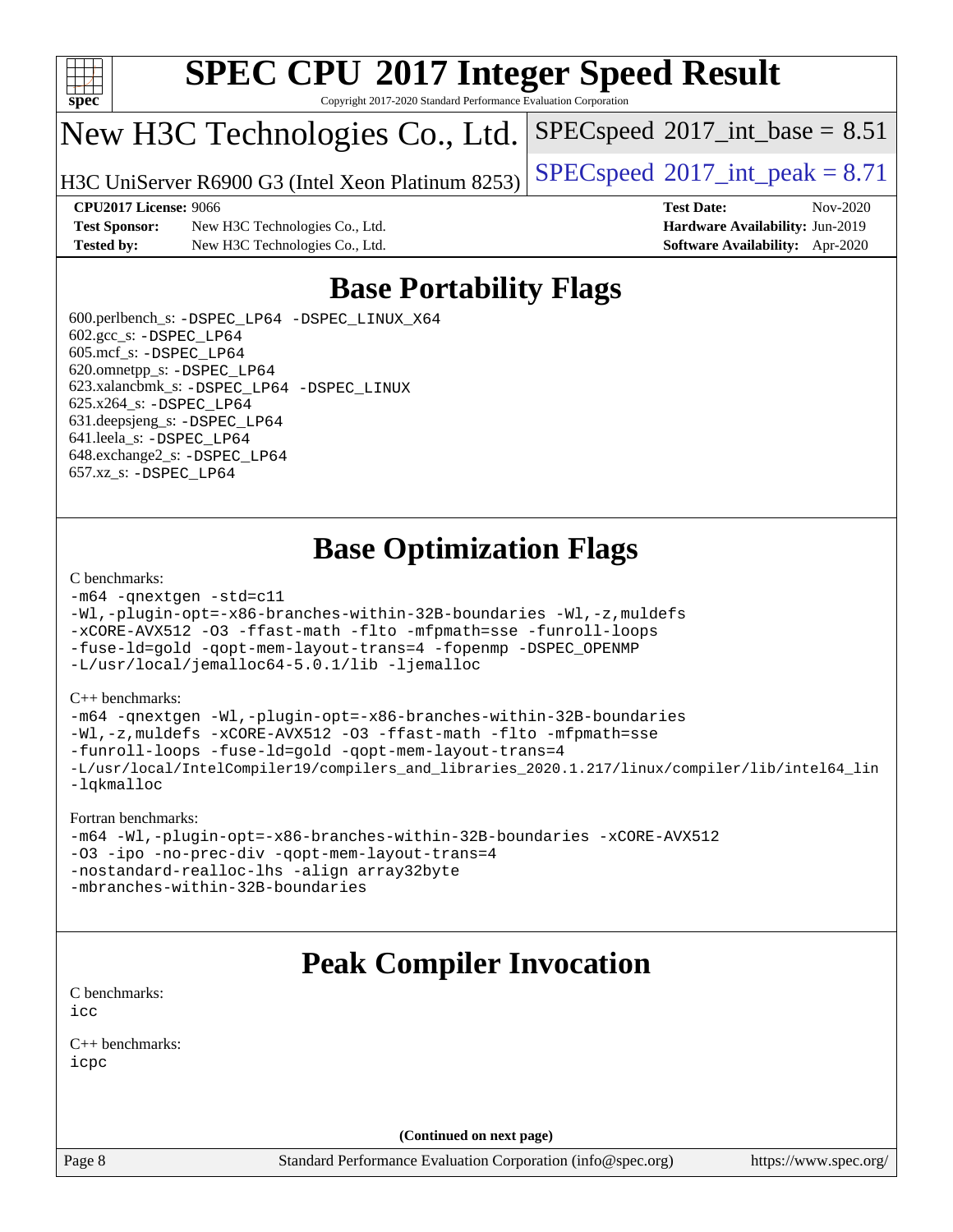

Copyright 2017-2020 Standard Performance Evaluation Corporation

# New H3C Technologies Co., Ltd.

H3C UniServer R6900 G3 (Intel Xeon Platinum 8253) [SPECspeed](http://www.spec.org/auto/cpu2017/Docs/result-fields.html#SPECspeed2017intpeak)<sup>®</sup>[2017\\_int\\_peak = 8](http://www.spec.org/auto/cpu2017/Docs/result-fields.html#SPECspeed2017intpeak).71

 $SPECspeed^{\circledcirc}2017\_int\_base = 8.51$  $SPECspeed^{\circledcirc}2017\_int\_base = 8.51$ 

**[Test Sponsor:](http://www.spec.org/auto/cpu2017/Docs/result-fields.html#TestSponsor)** New H3C Technologies Co., Ltd. **[Hardware Availability:](http://www.spec.org/auto/cpu2017/Docs/result-fields.html#HardwareAvailability)** Jun-2019 **[Tested by:](http://www.spec.org/auto/cpu2017/Docs/result-fields.html#Testedby)** New H3C Technologies Co., Ltd. **[Software Availability:](http://www.spec.org/auto/cpu2017/Docs/result-fields.html#SoftwareAvailability)** Apr-2020

**[CPU2017 License:](http://www.spec.org/auto/cpu2017/Docs/result-fields.html#CPU2017License)** 9066 **[Test Date:](http://www.spec.org/auto/cpu2017/Docs/result-fields.html#TestDate)** Nov-2020

# **[Peak Compiler Invocation \(Continued\)](http://www.spec.org/auto/cpu2017/Docs/result-fields.html#PeakCompilerInvocation)**

[Fortran benchmarks](http://www.spec.org/auto/cpu2017/Docs/result-fields.html#Fortranbenchmarks): [ifort](http://www.spec.org/cpu2017/results/res2020q4/cpu2017-20201116-24396.flags.html#user_FCpeak_intel_ifort_8111460550e3ca792625aed983ce982f94888b8b503583aa7ba2b8303487b4d8a21a13e7191a45c5fd58ff318f48f9492884d4413fa793fd88dd292cad7027ca)

## **[Peak Portability Flags](http://www.spec.org/auto/cpu2017/Docs/result-fields.html#PeakPortabilityFlags)**

 600.perlbench\_s: [-DSPEC\\_LP64](http://www.spec.org/cpu2017/results/res2020q4/cpu2017-20201116-24396.flags.html#b600.perlbench_s_peakPORTABILITY_DSPEC_LP64) [-DSPEC\\_LINUX\\_X64](http://www.spec.org/cpu2017/results/res2020q4/cpu2017-20201116-24396.flags.html#b600.perlbench_s_peakCPORTABILITY_DSPEC_LINUX_X64) 602.gcc\_s: [-DSPEC\\_LP64](http://www.spec.org/cpu2017/results/res2020q4/cpu2017-20201116-24396.flags.html#suite_peakCCLD602_gcc_s_DSPEC_LP64)(\*) [-DSPEC\\_LP64](http://www.spec.org/cpu2017/results/res2020q4/cpu2017-20201116-24396.flags.html#suite_peakPORTABILITY602_gcc_s_DSPEC_LP64) 605.mcf\_s: [-DSPEC\\_LP64](http://www.spec.org/cpu2017/results/res2020q4/cpu2017-20201116-24396.flags.html#suite_peakPORTABILITY605_mcf_s_DSPEC_LP64) 620.omnetpp\_s: [-DSPEC\\_LP64](http://www.spec.org/cpu2017/results/res2020q4/cpu2017-20201116-24396.flags.html#suite_peakPORTABILITY620_omnetpp_s_DSPEC_LP64) 623.xalancbmk\_s: [-DSPEC\\_LP64](http://www.spec.org/cpu2017/results/res2020q4/cpu2017-20201116-24396.flags.html#suite_peakPORTABILITY623_xalancbmk_s_DSPEC_LP64) [-DSPEC\\_LINUX](http://www.spec.org/cpu2017/results/res2020q4/cpu2017-20201116-24396.flags.html#b623.xalancbmk_s_peakCXXPORTABILITY_DSPEC_LINUX) 625.x264\_s: [-DSPEC\\_LP64](http://www.spec.org/cpu2017/results/res2020q4/cpu2017-20201116-24396.flags.html#suite_peakPORTABILITY625_x264_s_DSPEC_LP64) 631.deepsjeng\_s: [-DSPEC\\_LP64](http://www.spec.org/cpu2017/results/res2020q4/cpu2017-20201116-24396.flags.html#suite_peakPORTABILITY631_deepsjeng_s_DSPEC_LP64) 641.leela\_s: [-DSPEC\\_LP64](http://www.spec.org/cpu2017/results/res2020q4/cpu2017-20201116-24396.flags.html#suite_peakPORTABILITY641_leela_s_DSPEC_LP64) 648.exchange2\_s: [-DSPEC\\_LP64](http://www.spec.org/cpu2017/results/res2020q4/cpu2017-20201116-24396.flags.html#suite_peakPORTABILITY648_exchange2_s_DSPEC_LP64) 657.xz\_s: [-DSPEC\\_LP64](http://www.spec.org/cpu2017/results/res2020q4/cpu2017-20201116-24396.flags.html#suite_peakPORTABILITY657_xz_s_DSPEC_LP64)

(\*) Indicates a portability flag that was found in a non-portability variable.

# **[Peak Optimization Flags](http://www.spec.org/auto/cpu2017/Docs/result-fields.html#PeakOptimizationFlags)**

[C benchmarks](http://www.spec.org/auto/cpu2017/Docs/result-fields.html#Cbenchmarks):

```
 600.perlbench_s: -Wl,-z,muldefs -prof-gen(pass 1) -prof-use(pass 2)
-xCORE-AVX512 -ipo -O3 -no-prec-div
-qopt-mem-layout-trans=4 -fno-strict-overflow
-mbranches-within-32B-boundaries
-L/usr/local/jemalloc64-5.0.1/lib -ljemalloc
```
 602.gcc\_s: [-m64](http://www.spec.org/cpu2017/results/res2020q4/cpu2017-20201116-24396.flags.html#user_peakCCLD602_gcc_s_m64-icc) [-qnextgen](http://www.spec.org/cpu2017/results/res2020q4/cpu2017-20201116-24396.flags.html#user_peakCCLD602_gcc_s_f-qnextgen) [-std=c11](http://www.spec.org/cpu2017/results/res2020q4/cpu2017-20201116-24396.flags.html#user_peakCCLD602_gcc_s_std-icc-std_0e1c27790398a4642dfca32ffe6c27b5796f9c2d2676156f2e42c9c44eaad0c049b1cdb667a270c34d979996257aeb8fc440bfb01818dbc9357bd9d174cb8524) [-fuse-ld=gold](http://www.spec.org/cpu2017/results/res2020q4/cpu2017-20201116-24396.flags.html#user_peakCCLD602_gcc_s_f-fuse-ld_920b3586e2b8c6e0748b9c84fa9b744736ba725a32cab14ad8f3d4ad28eecb2f59d1144823d2e17006539a88734fe1fc08fc3035f7676166309105a78aaabc32) [-Wl,-plugin-opt=-x86-branches-within-32B-boundaries](http://www.spec.org/cpu2017/results/res2020q4/cpu2017-20201116-24396.flags.html#user_peakLDFLAGS602_gcc_s_f-x86-branches-within-32B-boundaries_0098b4e4317ae60947b7b728078a624952a08ac37a3c797dfb4ffeb399e0c61a9dd0f2f44ce917e9361fb9076ccb15e7824594512dd315205382d84209e912f3) [-Wl,-z,muldefs](http://www.spec.org/cpu2017/results/res2020q4/cpu2017-20201116-24396.flags.html#user_peakEXTRA_LDFLAGS602_gcc_s_link_force_multiple1_b4cbdb97b34bdee9ceefcfe54f4c8ea74255f0b02a4b23e853cdb0e18eb4525ac79b5a88067c842dd0ee6996c24547a27a4b99331201badda8798ef8a743f577) [-fprofile-generate](http://www.spec.org/cpu2017/results/res2020q4/cpu2017-20201116-24396.flags.html#user_peakPASS1_CFLAGSPASS1_LDFLAGS602_gcc_s_fprofile-generate)(pass 1) [-fprofile-use=default.profdata](http://www.spec.org/cpu2017/results/res2020q4/cpu2017-20201116-24396.flags.html#user_peakPASS2_CFLAGSPASS2_LDFLAGS602_gcc_s_fprofile-use_56aeee182b92ec249f9670f17c9b8e7d83fe2d25538e35a2cf64c434b579a2235a8b8fc66ef5678d24461366bbab9d486c870d8a72905233fc08e43eefe3cd80)(pass 2) [-xCORE-AVX512](http://www.spec.org/cpu2017/results/res2020q4/cpu2017-20201116-24396.flags.html#user_peakCOPTIMIZEPASS1_CFLAGSPASS1_LDFLAGS602_gcc_s_f-xCORE-AVX512) [-flto](http://www.spec.org/cpu2017/results/res2020q4/cpu2017-20201116-24396.flags.html#user_peakCOPTIMIZEPASS1_CFLAGSPASS1_LDFLAGS602_gcc_s_f-flto) [-Ofast](http://www.spec.org/cpu2017/results/res2020q4/cpu2017-20201116-24396.flags.html#user_peakPASS1_CFLAGSPASS1_LDFLAGS602_gcc_s_f-Ofast)(pass 1) [-O3](http://www.spec.org/cpu2017/results/res2020q4/cpu2017-20201116-24396.flags.html#user_peakCOPTIMIZE602_gcc_s_f-O3) [-ffast-math](http://www.spec.org/cpu2017/results/res2020q4/cpu2017-20201116-24396.flags.html#user_peakCOPTIMIZE602_gcc_s_f-ffast-math) [-qopt-mem-layout-trans=4](http://www.spec.org/cpu2017/results/res2020q4/cpu2017-20201116-24396.flags.html#user_peakCOPTIMIZE602_gcc_s_f-qopt-mem-layout-trans_fa39e755916c150a61361b7846f310bcdf6f04e385ef281cadf3647acec3f0ae266d1a1d22d972a7087a248fd4e6ca390a3634700869573d231a252c784941a8) [-L/usr/local/jemalloc64-5.0.1/lib](http://www.spec.org/cpu2017/results/res2020q4/cpu2017-20201116-24396.flags.html#user_peakEXTRA_LIBS602_gcc_s_jemalloc_link_path64_1_cc289568b1a6c0fd3b62c91b824c27fcb5af5e8098e6ad028160d21144ef1b8aef3170d2acf0bee98a8da324cfe4f67d0a3d0c4cc4673d993d694dc2a0df248b) [-ljemalloc](http://www.spec.org/cpu2017/results/res2020q4/cpu2017-20201116-24396.flags.html#user_peakEXTRA_LIBS602_gcc_s_jemalloc_link_lib_d1249b907c500fa1c0672f44f562e3d0f79738ae9e3c4a9c376d49f265a04b9c99b167ecedbf6711b3085be911c67ff61f150a17b3472be731631ba4d0471706)

 $605.\text{mcf}\text{ s}:$  basepeak = yes

```
 625.x264_s: -m64 -qnextgen -std=c11
-Wl,-plugin-opt=-x86-branches-within-32B-boundaries
-Wl,-z,muldefs -xCORE-AVX512 -flto -O3 -ffast-math
-fuse-ld=gold -qopt-mem-layout-trans=4 -fno-alias
-L/usr/local/jemalloc64-5.0.1/lib -ljemalloc
```
**(Continued on next page)**